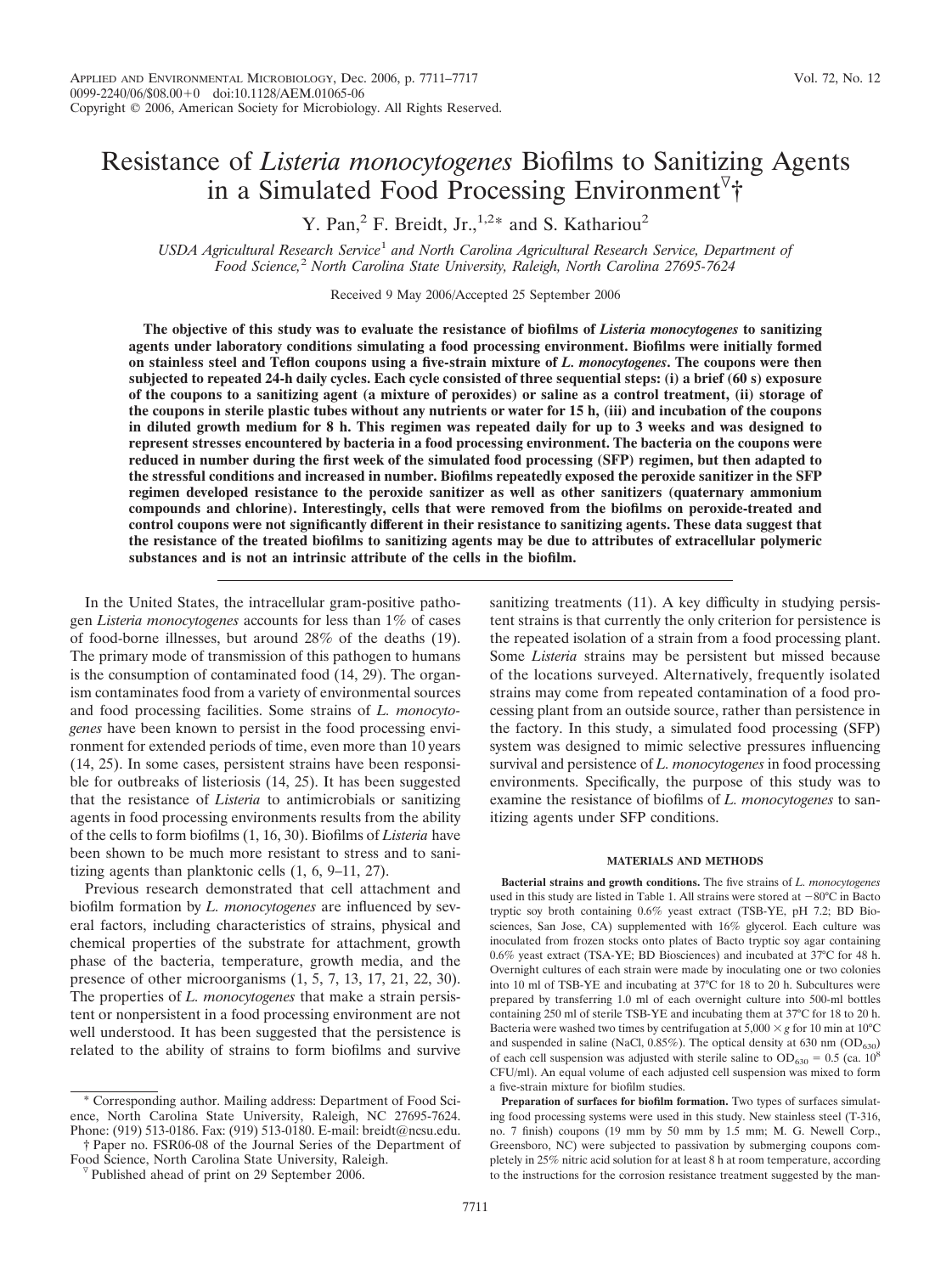TABLE 1. Strains of *L. monocytogenes* used in biofilm analysis under SFP systems

| Strain       | Serotype | Origin                                     |
|--------------|----------|--------------------------------------------|
| SK1450       | 4b       | Hot dog outbreak <sup><i>a</i></sup>       |
| SK1463       | 4b       | Turkey processing environment <sup>a</sup> |
| SK1495       | 4b       | Turkey plant environment <sup>a</sup>      |
| <b>B0196</b> | $4b^c$   | Yogurt <sup>b</sup>                        |
| <b>B0199</b> | $1/2a^c$ | Coleslaw <sup>b</sup>                      |

*<sup>a</sup>* Culture collection of S. Kathariou.

*<sup>b</sup>* Strains obtained from Silliker Laboratories Research Center, South Holland, IL. *<sup>c</sup>* Putative identification based on a multiplex PCR (8).

ufacturer. A piece of Teflon film (McMaster-Carr, Atlanta, GA) was cut into coupons that were in the same size as stainless steel coupons. Both types of coupons were soaked in a detergent solution of 2% Micro-90 (International Products, Burlington, NJ) and cleaned using an ultrasonic cleaner (FS30; Fisher Scientific, Pittsburgh, PA) for 1 h to detach debris on the surfaces. The surfaces were then rinsed with deionized water, and the coupons were subjected to steam sterilization at 121.1°C for 15 min.

**Cell attachment and biofilm formation.** Both stainless steel coupons and Teflon coupons were positioned in sterile plastic pipette tip plastic boxes (120 mm by 88 mm by 50 mm; Rainin, Woburn, MA) to keep the coupons separated from each other. Stainless steel and Teflon coupons were placed in alternating sequence in boxes. The cell suspensions (ca.  $10^8$  CFU/ml) containing the fivestrain mixture of *L. monocytogenes* were added to the boxes until all coupons were completely submerged. After 3 h of incubation at 37°C to allow for cell attachment, cell suspensions were evacuated by aspiration, and the coupons were sequentially washed three times with sterile saline to remove loosely attached cells. The stainless steel and Teflon coupons were then transferred into plastic conical tubes (50 ml; Corning, Corning, NY) containing 30 ml of 10-fold-diluted rich medium (TSB-YE/10), with each tube containing one stainless steel coupon and one Teflon coupon. These tubes were incubated at 22.5°C for 48 h to allow biofilm development.

**Sanitizers.** Three types of sanitizers commonly used in the food industry (16, 24), were used in this study: a hydrogen peroxide-based agent (Matrixx; Ecolab, St. Paul, MN), a mixture of quaternary ammonium compounds (QAC) (Multi-Quat; Ecolab, St. Paul, MN), and chlorine (4 to 6% NaOCl; Fisher). The active ingredients of Matrixx were approximately 6.9% hydrogen peroxide, 4.4% peroxyacetic acid, and 3.4% octanoic acid. The active ingredients of Multi-Quat were approximately 3.0% dimethyl benzyl ammonium chloride, 2.3% octyl decyl dimethyl ammonium chloride, 1.1% didecyl dimethyl ammonium chloride, and 1.1% dioctyl dimethyl ammonium chloride. Both Matrixx and Multi-Quat were diluted to the indicated concentrations (see below) with sterile deionized water. The final pH for the Multi-Quat solution was adjusted to 7.0. The active ingredient concentrations (ppm by weight percentage of total active ingredients) of Matrixx and Multi-Quat solutions were measured with the Ecolab total available oxygen test kit and the Ecolab Quat test kit, respectively. Chlorine was diluted with a phosphate buffer solution (20 mM  $KH_2PO_4$ , pH 7.0), and the active chlorine (hypochlorous acid) in the diluted solution was measured by a colorimeter (model 1200; LaMotte, Chestertown, MD).

**The SFP regimen and treatment of biofilms.** Following biofilm formation, the coupons were subjected to repeated 24-h cycles (Fig. 1), which were performed for 3 weeks. Each cycle consisted of three sequential steps: (i) sanitation by Matrixx (100 ppm of total product, pH 3.8) for 60 s, followed by neutralization with 0.1% sodium thiosulfate-phosphate solution (20 mM  $KH_2PO_4$ ; pH 7.0), and three rinses with saline at room temperature; (ii) storage without liquid medium (starvation) in plastic conical tubes (containing about 0.5 ml of sterile water at the bottom to maintain uniform humidity in all tubes) for 15 h at 22.5°C; and (iii) incubation in TSB-YE/10 for 8 h at 22.5°C, followed by two rinses with sterile purified water. A control group was subjected to the same steps described above, except that saline was applied instead of Matrixx in the first step. Samples were taken at selected intervals (on days 1, 3, 5, 7, 10, 14, and 21) to measure cell survival in the biofilms, resistance to sanitizing agents for both sessile cells in biofilms and detached cells, and observation of biofilms by epifluorescence microscopy.

**Sampling and biofilm treatment with different sanitizers.** Samples were taken prior to the sanitation step of each 24-h cycle of the SFP regimen on days 1 (the initial sample preceded the start of the SFP regimen), 3, 5, 10, 14, and 21. Twenty replicate samples from each group (control and Matrixx treated) were washed

with sterile saline three times and then divided into four subgroups (five replicates for each subgroup). Among the four subgroup samples, three were subjected to inactivation by exposure to the three different sanitizers (one subgroup per sanitizer): one subgroup was subjected to Matrixx (100 ppm of total product, pH 3.8) for 60 s; the second subgroup was treated with Multi-Quat solution (150 ppm of total active ingredients, pH 7.0) for 60 s; the third subgroup was inactivated by chlorine solution (200 ppm of free available chlorine [FAC], pH 7.0) for 60 s. Upon completion of the sanitizer treatment, the coupons treated with Matrixx solution and chlorine solution were immediately neutralized by being submerged in 0.1% sodium thiosulfate-phosphate solution (pH 7.0); the coupons treated with Multi-Quat solution were neutralized with a solution containing 0.53% lecithin (Fisher), 3.75% Tween 80, and 0.05% KH<sub>2</sub>PO<sub>4</sub> (pH 7.0) (23). The fourth subgroup was treated with only saline to measure the biofilm cell density (CFU/cm<sup>2</sup> ) without sanitizer treatment.

**Measurement of biofilm cell survival and biofilm resistance to different sanitizers.** Bacterial cells were removed from the surface of the coupons using sterile calcium alginate fiber-tipped swabs (no. 14-959-82; Fisher Scientific). Swabs were soaked in a 0.1% peptone solution containing 0.1% Tween 80. A selected area (30 mm by 19 mm) on the surface of each coupon was swabbed three times (using separate swabs) to remove cells from the surface. The swab tips from each sample were combined in a plastic screw-cap tube (50 ml; Corning) containing 20 ml of 1.0% sodium citrate, followed by mixing with a Vortex mixer for 60 s. Live cells from each sample were enumerated by plating on duplicate TSA-YE agar plates using a spiral plater (model 4000; Spiral Biotech, Inc., Norwood, MA). Plates were incubated at 37°C for 48 h and counted with an automated plate reader (QCount; Spiral Biotech). The biofilm resistance to each sanitizer was measured by a decrease in log values [ $log(N_o/N_i)$ ], where  $N_i$  is the CFU/ml after treatment with each sanitizer and  $N_0$  is the initial count of CFU/ml prior to the treatment.

**Susceptibility of detached cells to sanitizing agents.** Cell suspensions were prepared from biofilm samples at the start of the SFP regimen and at the end of each week. A total of 25 coupons were sampled from each treatment group at each time point. The coupons were rinsed and swabbed as described above, except that the area on each coupon was as large as possible (50 mm by 19 mm). The detached cells were washed with 1.0% sodium citrate solution twice to remove calcium alginate (from the swabs) and then suspended in sterile saline. The cell suspensions from all coupons of each treatment were combined and concentrated by centrifugation at  $5,000 \times g$  for 10 min at 10°C. The cell pellet was then resuspended in 1 ml saline  $(10^7 \text{ to } 10^8 \text{ CFU/ml})$ . A 24-h, fresh, five-strain culture mixture of *L. monocytogenes* was used as a control. Cell suspensions (0.1 ml) were inoculated into 9.9 ml of a Matrixx solution (50 ppm of total product, pH 4.2), or 9.9 ml of a chlorine solution (0.2 ppm of FAC, pH 7.0) at room temperature (22.5  $\pm$  1.5°C), and incubated for 60 s. Sanitizer concentrations were chosen to allow measurable changes in cell numbers (Y. Pan and F. Breidt, unpublished). One milliliter of each sanitizer-



FIG. 1. The 24-h cycle of the SFP regimen. The SFP regimen consisted of three sequential steps as indicated in the schematic: (i) sanitation by Matrixx (or saline treatment) for 60 s, followed by neutralization and rinsing; (ii) storage without water or nutrients for 15 h; and (iii) incubation with growth medium (TSB-YE/10) for 8 h, followed by two rinses with sterile water. The arrows indicate the sampling times before and after the sanitation step (step i).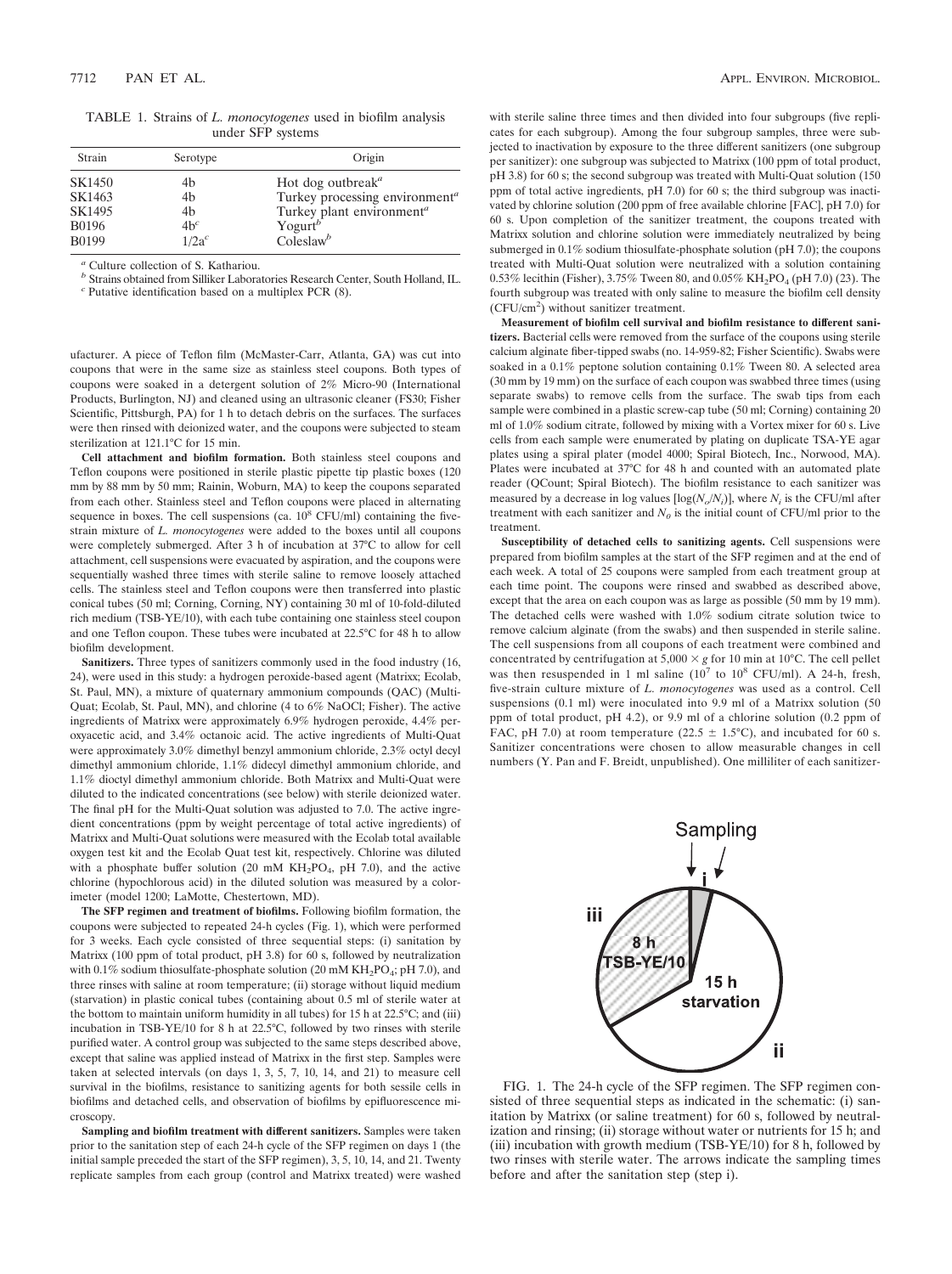

FIG. 2. Sanitizer treatments of *L. monocytogenes* biofilms. The viable cell counts from stainless steel (A) and on Teflon (B) coupons during the 3-week SFP system are shown. The dotted lines (open symbols) represent the control samples without sanitizer treatment. The solid lines (filled symbols) represent the Matrixx samples. The error bars indicate the standard deviation.

cell mixture was then immediately transferred into 9.0 ml of the corresponding neutralizer as described above and vortexed for 10 s. For control samples, phosphate-buffered saline (50 mM phosphate buffer, pH 7.0, 0.85% NaCl) was used instead of the sanitizers. Viable cells in each neutralizer solution were enumerated as described above.

**Microscopic observation of sessile cells and detached cells.** Biofilms on the surfaces of the coupons were examined by using epifluorescence microscopy (Optiphot-2; Nikon, Tokyo, Japan). Samples were stained with 0.01% acridine orange (Aldrich Chemical Co., Milwaukee WI) for 5 min at room temperature. For detached cells,  $10 \mu l$  of each cell suspension was transferred and spread onto a clean glass slide using a loop. The slides were air dried and stained with  $10 \mu l$ of 0.01% acridine orange solution. Aluminum foil was used to cover the back side of the glass slide for epifluorescence microscopy. The images of biofilms were taken by a digital (charge-coupled device) camera (Micropublisher 5.0 RTV; Qimaging, Burnaby, British Columbia, Canada) that was installed on the epiflurorescence microscope. The images were then processed by the image analysis software Image-Pro Plus (version 4.5; Media Cybernetics, Silver Spring, MD).

**Data analysis.** A 2 by 2 by 3 by 7 factorial design was used with five replicate coupons. The primary factors were: (i) two types of substrates for biofilm formation, stainless steel and Teflon; (ii) two different treatments under the SFP environment model system, a control group without sanitation treatment and a group treated with sanitizing agents; (iii) three different sanitizers, Matrixx, Multi-Quat, and chlorine; and (iv) seven different time intervals, 1, 3, 5, 7, 10, 14, and 21 days. Microbial cell count data were transformed to  $log_{10}$  values and were analyzed using the analysis of variance function (PROC ANOVA) with SAS software (SAS Institute, Cary, NC). Significant differences between means of samples with five replicates were determined using the least significant difference test at  $P = 0.05$ . Two independent experiments were performed for all tests.

#### **RESULTS**

**Cell survival in** *L. monocytogenes* **biofilms under the SFP system.** The cell density in biofilms formed on stainless steel or on Teflon surfaces by *L. monocytogenes* reached approximately  $10^6$  CFU/cm<sup>2</sup> after 48 h of incubation at 22.5 °C. The biofilms were then subjected to the SFP regimen. The viable cell density in biofilms formed on the stainless steel surface decreased during the first week of the SFP regimen and then increased over the remaining time (Fig. 2A). The cell density from the Matrixx-treated groups decreased by approximately 1.8 log  $CFU/cm<sup>2</sup>$  versus 0.8 log  $CFU/cm<sup>2</sup>$  for the control group during the first week. The Matrixx-treated group cell concentration increased by 2 log  $CFU/cm^2$  for the remaining 2 weeks of the experiment, while the control group increased by 2.5 log CFU/  $\text{cm}^2$  (Fig. 2A). A similar trend was observed with the biofilms on the Teflon surface (Fig. 2B).

**Biofilm inactivation of** *L. monocytogenes* **by different sanitizers under the SFP system.** At selected time points coupons were removed from the SFP regimen to quantify the resistance of cells to sanitizer treatments (Fig. 3). The cells from the biofilms formed on Teflon were inactivated to a lesser extent (at most  $0.3 \log CFU/cm^2$ ) than those on stainless steel by all three sanitizing agents (peroxides, QAC, and chlorine) on the first day of the SFP regimen. In subsequent tests, reductions in cell density were always greater on stainless steel surfaces than that on Teflon surfaces, regardless of the sanitizer  $(P < 0.01)$ . For the peroxide-treated SFP group, the resistance of the biofilms to the Matrixx treatment on both types of surfaces progressively increased during the first week. After the first week, Matrixx treatment resulted in a reduction in cell density of only about  $0.3$  (or less) log CFU/cm<sup>2</sup> and this did not change during the remaining 2 weeks of the experiment (Fig. 3A-1 and A-2). Similar effects were also observed with biofilm inactivation by QAC (Fig. 3B-1 and B-2) and chlorine (Fig. 3C-1 and C-2). These data indicate that the biofilm resistance developed in the SFP system treated with peroxides (Matrixx) was cross-protective for other sanitizers, including QAC and chlorine.

When biofilms on the coupons from the control group, which were treated with saline instead of sanitizer during the SFP cycles, were subsequently tested for resistance to Matrixx, the reduction in live cell density remained constant at 1.2 to 1.6 log CFU/cm<sup>2</sup> on the stainless steel surfaces (Fig. 3A-1) and 1.0 to 1.3 log CFU/cm<sup>2</sup> on Teflon surfaces (Fig. 3A-2). Interestingly, the live cell density on the coupons was increasing (Fig. 2), but the efficacy of Matrixx did not appear to change. Similar results were observed for the control coupons from the SFP system that were subsequently treated with QAC or chlorine (Fig. 3B and C, respectively).

**Cell inactivation by sanitizers after being detached from the surfaces.** To investigate resistance of the bacterial cells in the SFP regimen to Matrixx, bacterial cells were removed from the biofilms. The detached cells were then exposed to a dilute Matrixx solution of 50 ppm, pH 4.2, for 60 s. A 1.7- to 2.1-log reduction was observed for cells from all SFP treatments, including control and Matrixx-treated cells from both Teflon and stainless steel coupons, as well as cell suspensions from freshly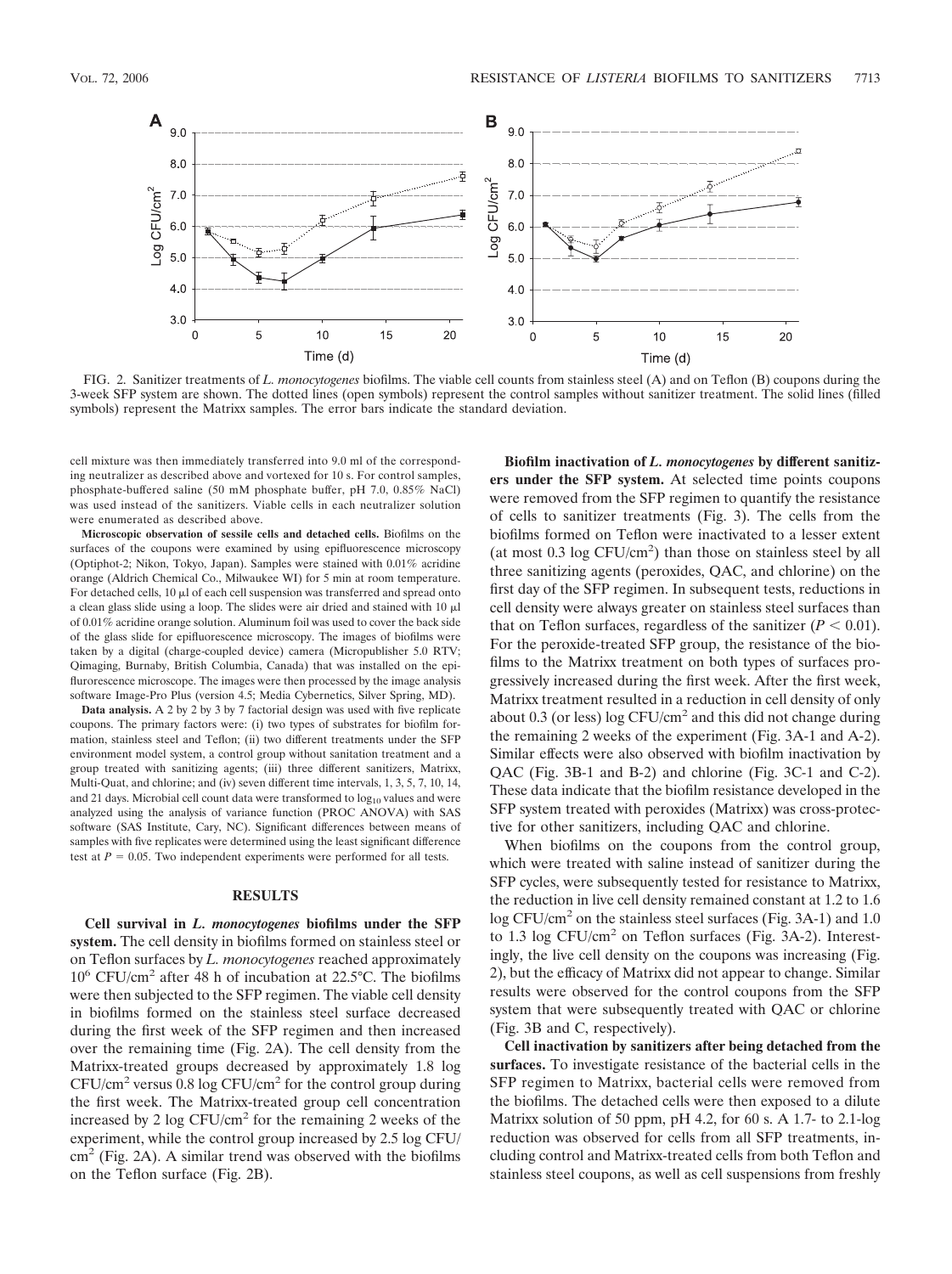

FIG. 3. Resistance of *L. monocytogenes* biofilms to sanitizer treatments. The log reduction for biofilms on stainless steel (A-1, B-1, and C-1) and Teflon (A-2, B-2, and C-2) coupons during the 3-week SFP regimen is shown. Coupons were treated with peroxides (Matrixx) (A), a mixture of quaternary ammonium compounds (Multi-Quats) (B), and chlorine (C). The dotted lines represent data for the control group, and the solid lines represent data for the Matrixx-treated group. The error bars indicate the standard deviation.

prepared broth cultures of the five *L. monocytogenes* strains (Fig. 4). There was no statistically significant difference among the treatments (time intervals, control, peroxide treated, or 24-h fresh culture) or replications of these experiments (*P* 0.05). Similar results were found with chlorine treatment (0.2 ppm of FAC, pH 7.0, at room temperature) of the detached cell suspensions. The results showed a 2.1- to 2.9-log reduction in the viable count of the detached cells and no statistically significant difference  $(P > 0.05)$  among the treatments or replications (data not shown). These data suggest that resistance to the sanitizing treatments during the SFP regimen was due to attributes of biofilms and was not an intrinsic property of the cells.

**Microscopic observation of biofilms and detached cells.** Individual bacterial cell shapes were clearly distinguished in the biofilms from control groups in the SFP regimen on stainless steel (Fig. 5A) and Teflon (data not shown) surfaces. Distinct and well-defined cell shapes were visible by epifluorescence microscopy even after 21 days. However, this was in contrast to the biofilms from the peroxide-treated group in the SFP system, where distinct cell shapes were no longer visible (Fig. 5B). We also examined detached cells to determine if cell aggregates were causing a bias in the CFU/ml values for bacterial cell viability. Even though some aggregates were found in all of the samples, we found no significant trend in the amount or size of the aggregates based on treatment (control or Matrixx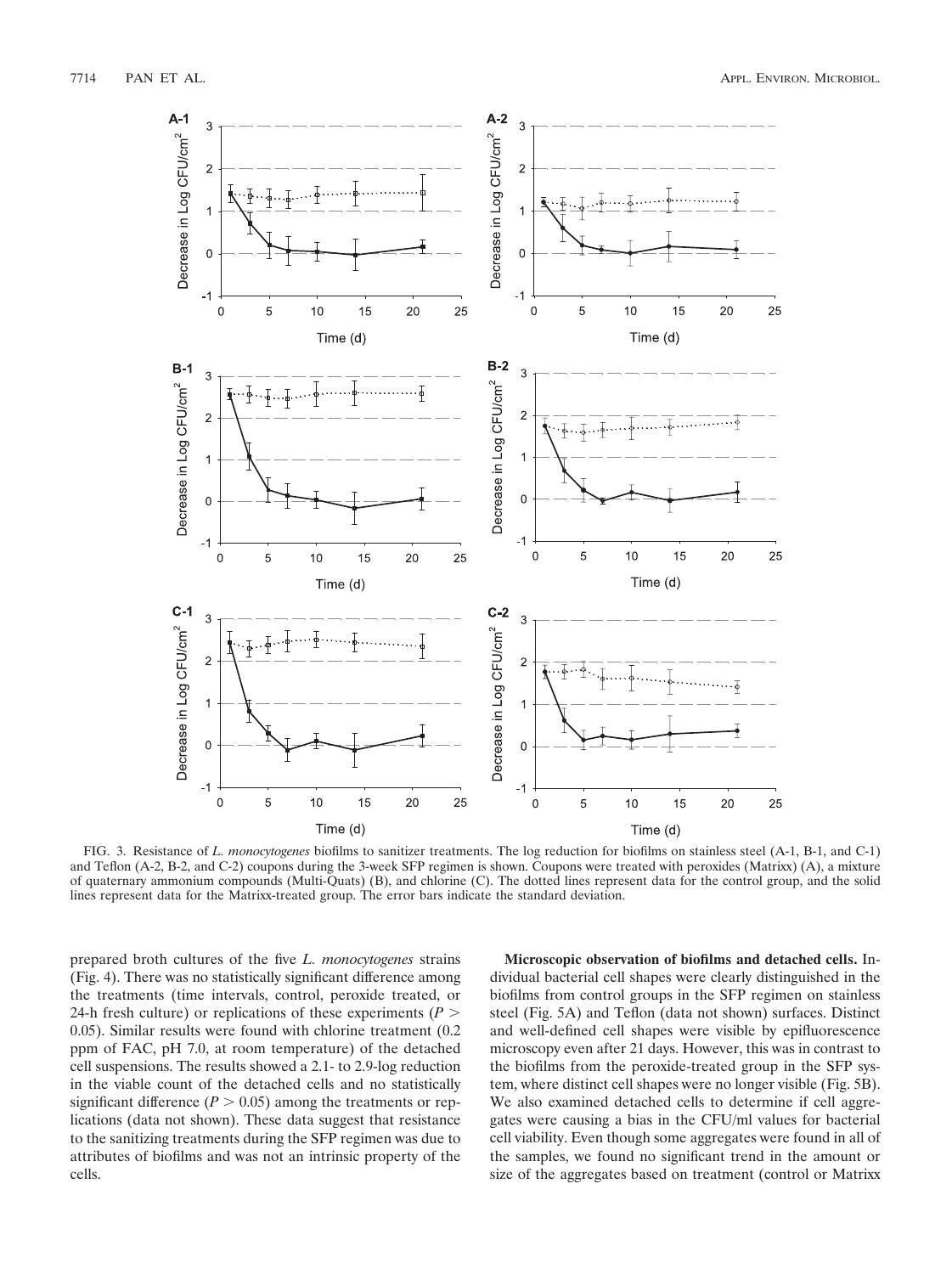

FIG. 4. Inactivation of detached cells by Matrixx. The log reduction of viable cells for the 24-h culture (FP 24 h) and the cells from the Matrixx-treated biofilms on stainless steel (SS) and Teflon (Tef) coupons from the SFP regimen is shown: 1wk-c, control without sanitizer treatment for 1 week; 1wk, treated with Matrixx for 1 week; 2wk-c, control without sanitizer treatment for 2 weeks; 2wk, treated with Matrixx for 2 weeks. Tef 48h represents the initial biofilm from the 48-h incubation prior to the start of the SFP regimen. (Only data for cells from Teflon coupons are shown.)

treated) or the time the samples were taken during the 3-week experiment (data not shown).

### **DISCUSSION**

The objective of this study was to evaluate the resistance of biofilms of *L. monocytogenes* to stresses under laboratory conditions that mimic a food processing environment. Cleaning and sanitizing may be the harshest stress that bacteria experience in a typical food processing environment. There are several steps in normal cleaning/sanitation procedures, including rinsing, cleaning, rinsing, and sanitizing, in that order. The purpose of cleaning is to remove residual materials that may interfere with the sanitation procedure. The rinsing step in the SFP system was used to remove any remaining growth medium. Shear forces that may occur during sanitation processes in food industry were not considered in the study because biofilms may persist in sites that are not easy to clean or to sanitize in food processing facilities. These sites might include welding joints, corners, connecting points, and dead-ends in tubing systems. In this study, we used a commercial sanitizing agent, Matrixx, which consists of a mixture of peroxyacetic acid, hydrogen peroxide, and octanoic acid. Peroxides have been reported to be effective for the removal of bacterial biofilms and are widely used in the food industry (9, 18, 24, 26).

The combined starvation, washing, and sanitation conditions in this study resulted in a reduction in total cell numbers of *L. monocytogenes* in biofilms during the first week of the experiment. The cells in the biofilms from both the control (no sanitizer used during the SFP regimen) and the Matrixx treatments subsequently adapted to the SFP conditions and began to increase in number. We found that the cells in the control treatments in the SFP system that had not been repeatedly

treated with sanitizer during the SFP cycle had no significant change in resistance to sanitizers (in biofilms) during the course of the experiment, even though significant growth of cells occurred (Fig. 2 and 3). These data are consistent with Ren and Frank's study (23) that starvation has no significant effect on survival and sanitizer susceptibility of *L. monocytogenes* in biofilms, but contrast with Frank and Koffi's report (10) that the resistance of a *L. monocytogenes*-based biofilm to chlorine increased as the cell density increased. Interestingly, cells from both control and Matrixx treatments during the SFP regimen were equally sensitive to the sanitizer when they were detached from the coupons. A similar protective role has been observed with the alginate polysaccharide of *Pseudomonas* biofilms (3, 12), which showed the influence of the biofilm matrix on cell survival.

There may be several explanations for our observation of the difference in resistance to sanitizers between Matrixx-treated and control cells in biofilms. The biofilms were visibly altered following exposure to Matrixx in the SFP system (Fig. 5). Reaction with the peroxides may have directly altered the extracellular matrix, or caused cells embedded in the biofilm to elaborate different extracellular polymers. In addition, it is possible that some of the cells were killed by the sanitation treatment during the SFP regimen, and debris from the dead cells embedded in the biofilm may increase the resistance of the remaining viable cells to additional sanitizer treatments. Further study will be needed to answer these questions.

In this study, the resistance of cells in biofilms to a sanitizer was greater on the Teflon substrate than on the stainless steel substrate. Similar results were observed by Krysinski et al. (15), who found that the resistance of *L. monocytogenes* biofilms on stainless steel was lower than that on polyester or polyester/ polyurethane. Bremer et al. (4) reported that there was a significant difference in the effectiveness of the sanitizers against cells attached to the stainless steel surfaces than to the conveyer belt surfaces (PVC/polyester). Our results support data suggesting that formation of the matrix material and the structure of the biofilms may vary depending on the characteristics of the substratum (4, 15).

Several methods have been reported for the detachment of cells from biofilms, such as sonication (6), vortexing with glass beads (24, 26, 31), and swabbing (20, 28). The first two methods may have the potential to damage the cells during detachment and are hard to validate. The swabbing method was used for this study for biofilm cell detachment. While cell aggregates were observed under an epifluorescence microscope in the samples of detached biofilm solution, there was no obvious correlation between the presence of aggregates and sampling time or treatment conditions (data not shown). To limit variation in the data due to incomplete removal of the cells from the coupons, multiple swabs were used for each sampling area.

Our studies focused on monospecific *L. monocytogenes* biofilms, whereas there are many different types of organisms in commercial food processing facilities that can form biofilms with *L. monocytogenes*. Multispecies biofilms can form on a variety of packaging and equipment surfaces in addition to stainless steel and Teflon, including plastic packaging, rubber, glass and other materials (15). The bacteria used in the study were food isolates that were predominantly serotype 4b. Several studies have reported that there is limited correlation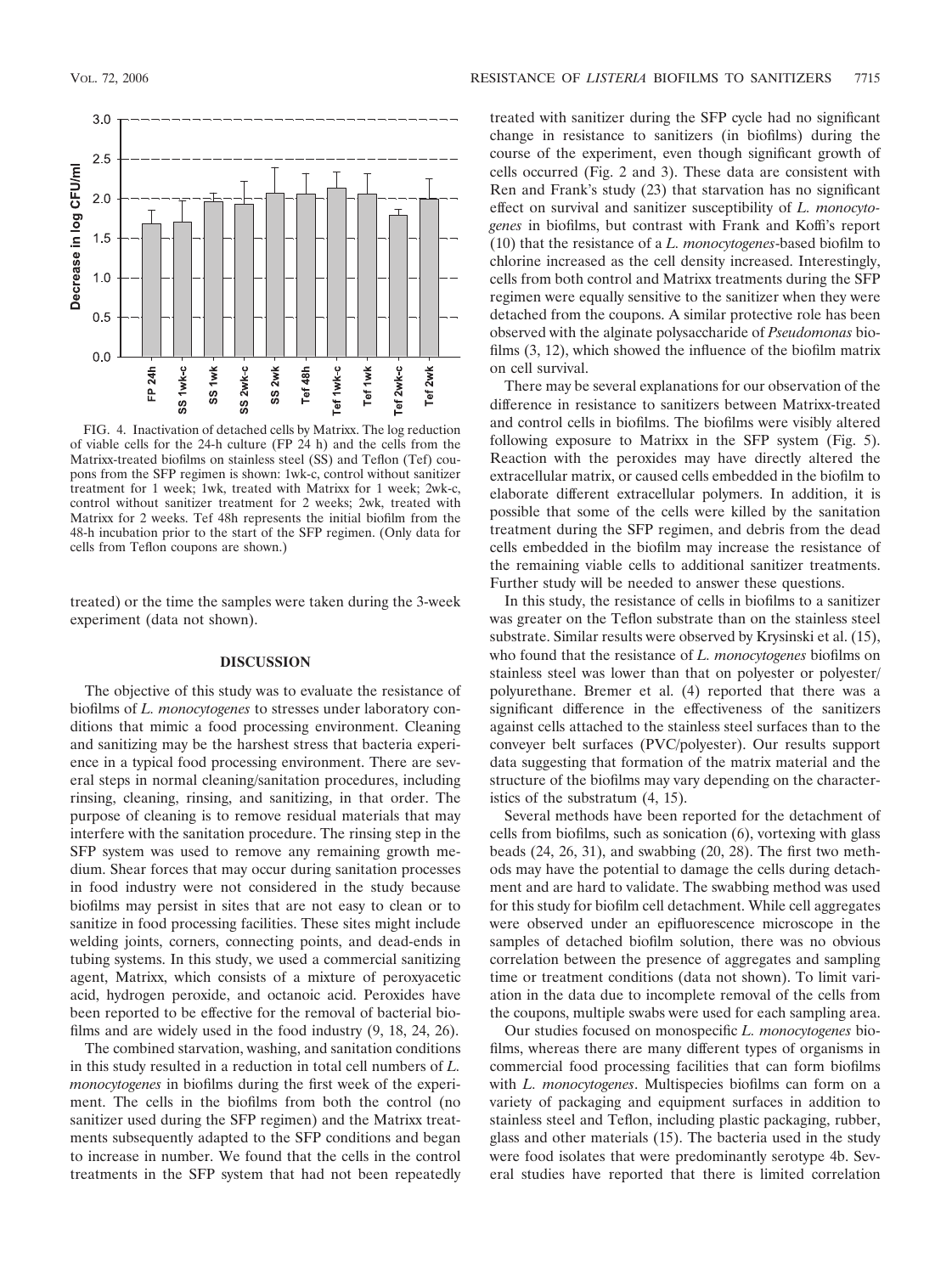

FIG. 5. Photomicrographs of *L. monocytogenes* biofilms. The images shown were from stainless steel coupons only. (A) Control group without peroxide treatment. (B) Peroxide-treated group.

between serotype and the ability of *L. monocytogenes* to form biofilms (2, 8, 13). The SFP system can be adapted to study multiserotype and multispecies biofilms and can be used to investigate the predominance of selected strains or species. Future work will focus on mixed serotype or multispecies biofilms with *L. monocytogenes* in the SFP regime and on the investigation of changes in the biofilm matrix that may result from exposure to sanitizing agents.

## **ACKNOWLEDGMENTS**

Mention of a trademark or proprietary product does not constitute a guarantee or warranty of the product by the U.S. Department of Agriculture or North Carolina Agricultural Research Service, nor does it imply approval to the exclusion of other products that may be suitable.

#### **REFERENCES**

- 1. **Blackman, I. C., and J. F. Frank.** 1996. Growth of *Listeria monocytogenes* as a biofilm on various food-processing surfaces. J. Food Prot. **59:**827–831.
- 2. **Borucki, M. K., J. D. Peppin, D. White, F. Loge, and D. R. Call.** 2003. Variation in biofilm formation among strains of *Listeria monocytogenes*. Appl. Environ. Microbiol. **69:**7336–7342.
- 3. **Boyd, A., and A. M. Chakrabarty.** 1995. *Pseudomonas aerugenosa* biofilms role of the alginate exopolysaccharide. J. Ind. Microbiol. **15:**162–168.
- 4. **Bremer, P. J., I. Monk, and R. Butler.** 2002. Inactivation of *Listeria monocytogenes*/*Flavobacterium* spp. biofilms using chlorine: impact of substrate, pH, time and concentration. Lett. Appl. Microbiol. **35:**321–325.